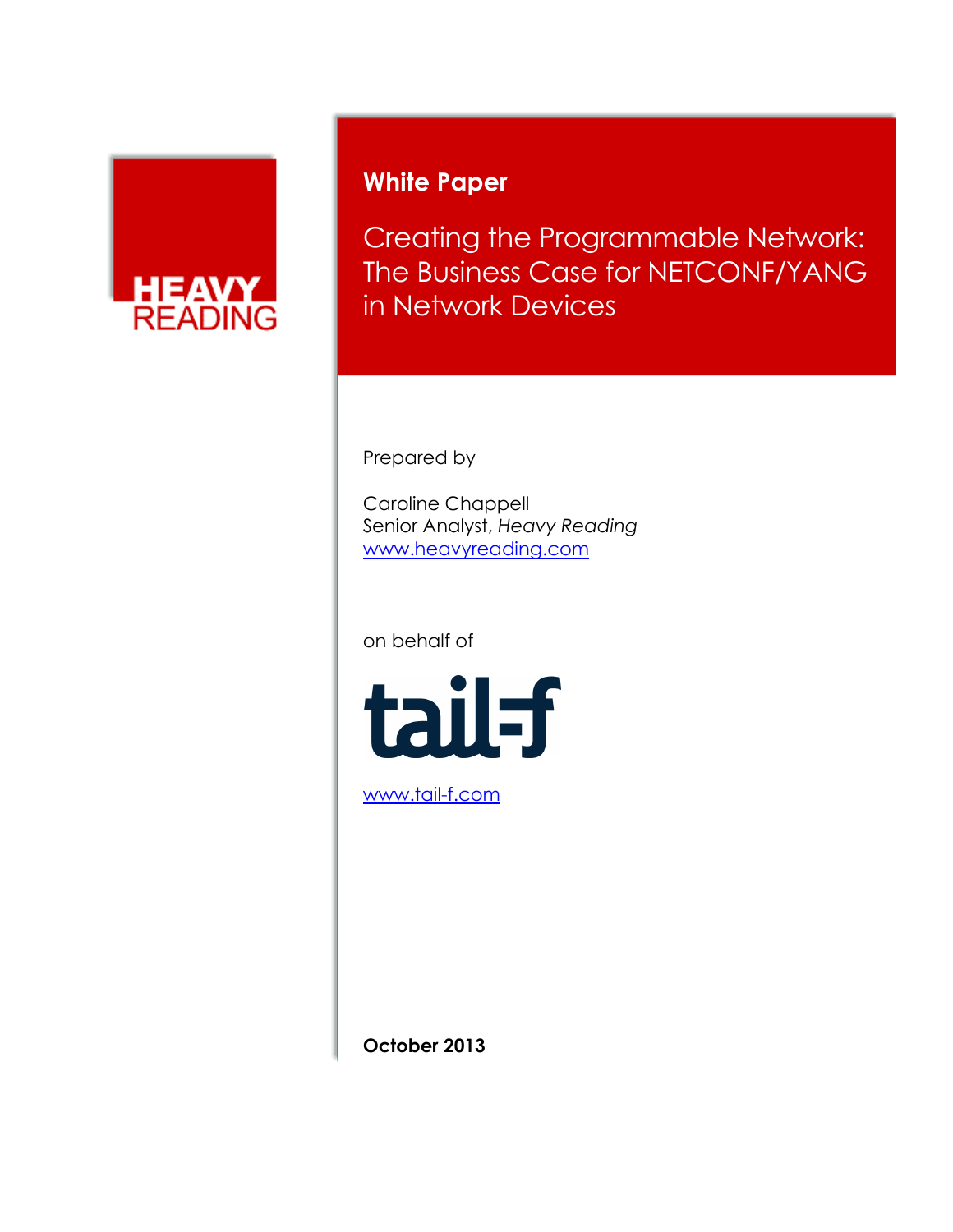## **Executive Summary**

Communications service providers have long wished to drive down the operational cost (opex) of their networks and increase the agility and speed with which they deliver new services. Their concern to achieve a "programmable" network that can be reconfigured quickly, easily and cost-effectively to meet new customer and service demands is driving huge interest in technologies such as software-defined networking (SDN) and network functions virtualization (NFV). These technologies promise to revolutionize network operations through automation and application programming interfaces (APIs).

But there is one means of dramatically reducing opex and accelerating service delivery that can be adopted today, delivering SDN advantages into the existing physical network, as well as preparing the way for OpenFlow-based SDN and NFV in the future. This is the adoption of a programmatic and standards-based way of writing configurations to any network device from any vendor, replacing the manual configuration of tens or hundreds of devices that service providers must undertake to deliver a service to an individual customer. The Network Configuration Protocol (NETCONF) is an Internet Engineering Task Force (IETF) standard protocol for reading and writing network configurations and, together with its associated data-modeling language, YANG, it can make a powerful contribution to network opex reduction and speed of service turn-up.

NETCONF and YANG support the automation of sequences of configurations across heterogeneous devices at multiple layers of the network – with transactionality, so service providers can be confident that either all the configurations in a sequence are applied or the entire transaction is rolled back. NETCONF/YANG are specifically designed for the task of network configuration, so they enforce configuration best practices and make it quicker and easier for service providers to carry out configuration tasks. As a result, leading service providers are beginning to mandate support for NETCONF/YANG on their network equipment vendors: They want to buy devices that have formal data models expressed in YANG and support for NETCONF out of the box.

The largest network equipment vendors are already behind these standards, and momentum is growing for their adoption. Vendors can currently promote their support as a point of competitive differentiation, but in the future, NETCONF will be as ubiquitous as SNMP, and without it vendors risk being excluded from network procurement activities. The days of vendors making money from their equipment's proprietary interfaces, element management systems and tools are numbered, and service providers are intent on ending them. The move to a network configuration management standard is long overdue and inevitable as service providers move into an era of dynamic, self-provisioning network services.

**Section II** examines the market drivers for an improved approach to network configuration that reduces opex and accelerates service delivery.

**Section III** describes the history of NETCONF and YANG standardization and the features that make them so compelling.

**Section IV** discusses the market momentum behind NETCONF/YANG adoption and why leading service providers and vendors are supporting these standards.

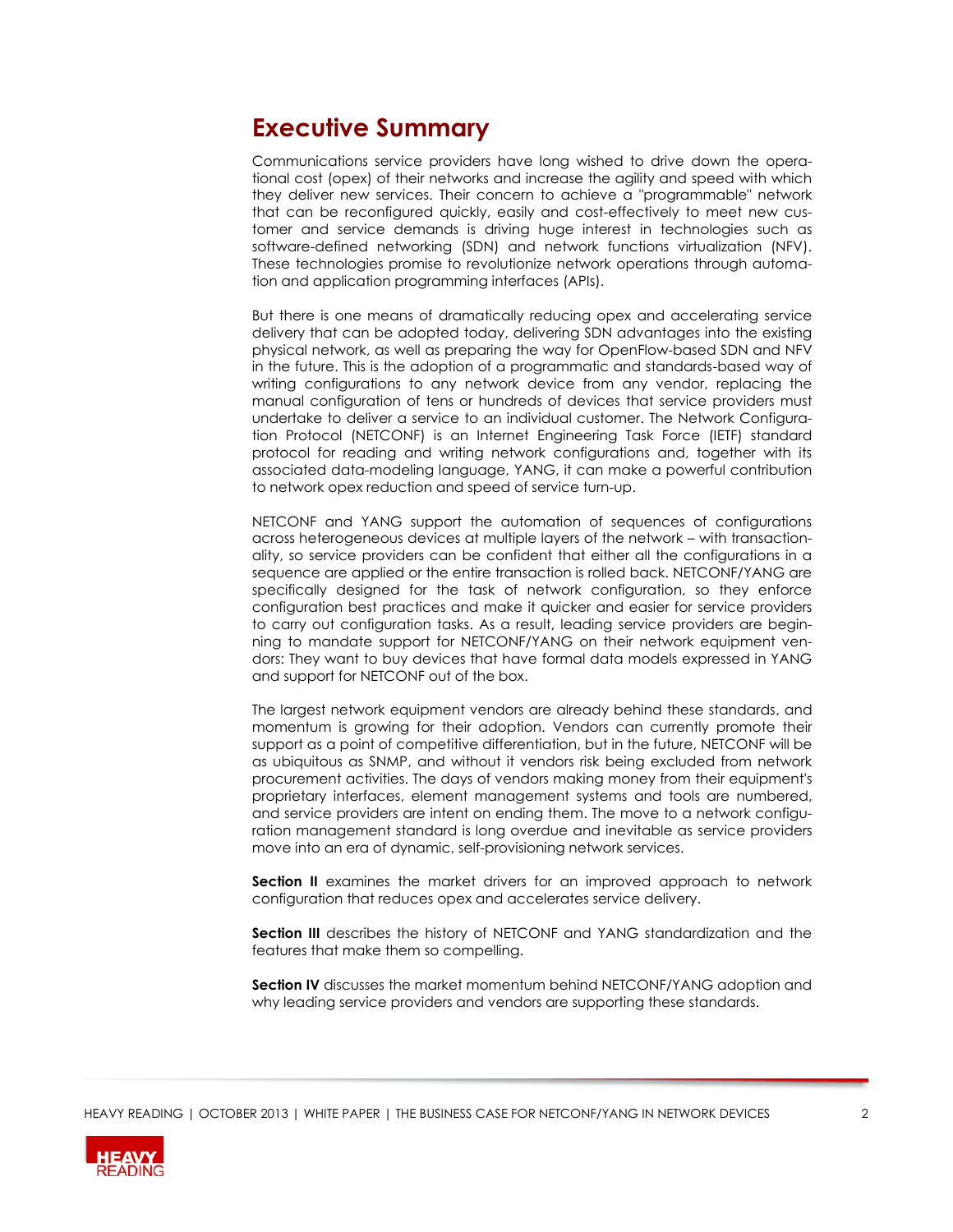## **Market Drivers for the Programmable Network**

### **Service Provider Demand for a "Programmable" Network Is Growing**

There is no doubt that the telecom industry is on the cusp of huge change. Demand for the raw product of telecom networks – bandwidth – is exploding at an unstoppable rate. But the cost of meeting that demand is trailing further and further behind the revenues network operators can earn both from bandwidth itself and from the relatively few services they own and can offer over it. A number of communications service providers are already experiencing massive pressures on their revenues and margins, as demonstrated by the state of their balance sheets, as well as growing divestiture and M&A activity in the industry.

Service providers are hobbled by two major impediments. The first is the opex cost of their networks, which, unlike their capex, remains constant or rises year on year, especially as networks become larger and more complex. Network device configuration – at 45 percent of total cost of device ownership over five years according to some industry sources – is the greatest contributor to opex. As one of the last, unautomated frontiers of network management, network configuration requires a small army of network operations staff to carry it out and recover the network from misconfiguration when this inevitably occurs through human error.

The second impediment is the difficulty of creating and/or onboarding new services that allow service providers to generate more revenues from their networks. The need to manually configure large numbers of network devices involved in turning up a single service means that each service can take weeks or months to deliver. In today's fast-paced and highly competitive environment where customers expect almost instant access to the services they order, such delay is increasingly unacceptable.

The common denominator between these impediments is the physical and heterogeneous nature of network devices, which not only makes them expensive to operate using current manual interfaces, but also time-consuming to change to support new services.

SDN and NFV are promising new approaches to building and managing networks that, among other benefits, push more network functionality into hardwareindependent software and introduce standardized, programmatic interfaces to that software. The network can be represented as a software-based abstraction, the configuration of which can be automated, just as the configuration of virtual compute and storage resources are automated in the cloud.

SDN and NFV are expected to have a massive impact on the cost and speed of service delivery and network operations once they have revolutionized service provider networks. However, they are also highly disruptive. The fact that service providers are showing considerable enthusiasm for such technologies, despite the amount of change they involve, is a measure of how hard-pressed service providers are by high opex and their inability to deliver innovative services in a timely manner.

SDN and NFV have shone a spotlight on the shortcomings of traditional approaches to network management, highlighting the need for network programmability – in other words, an automated, standardized and rapid way of configuring the network. But the full adoption of SDN and NFV will take years. Service providers can't wait that long – they are beginning to demand, and even mandate, solutions that will work with the existing, physical network today.

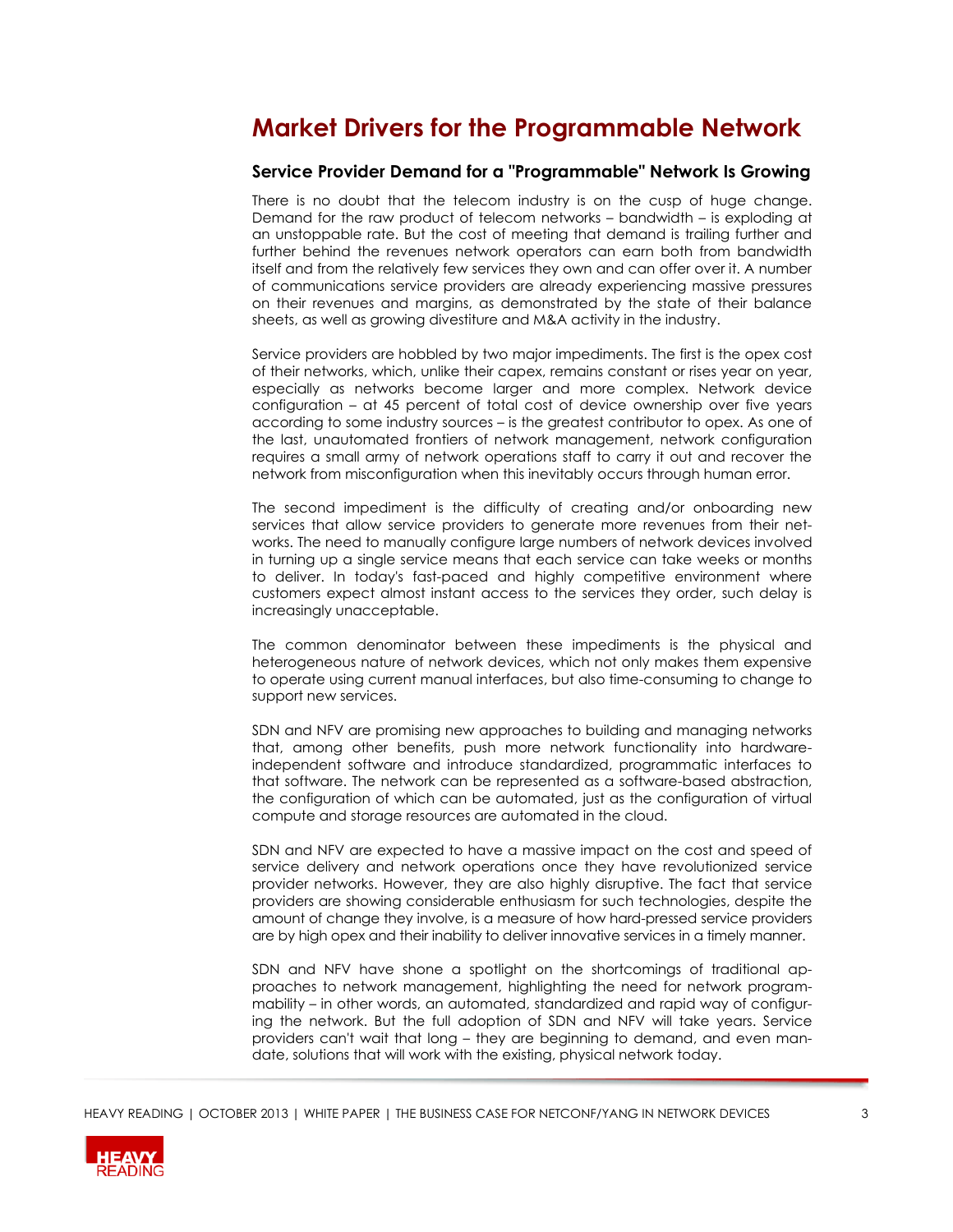### **Operator Requirements for a "Programmable" Network Solution**



Such a solution will need to replace the multiple, proprietary command line interfaces (CLIs) service providers have in their networks (see **Figure 1**).

Around 95 percent of network devices currently on the market assume a human interface and, therefore, must be configured manually. If service providers want a programmatic interface to such devices, they typically have to build it themselves or deploy – and then integrate – multiple vendor-specific tools or implement proprietary multi-vendor tools that rely on expensive adapters that have to be maintained and/or systems integration work whenever a new device needs to be added. Large operators, such as Deutsche Telekom and fellow members of the Next Generation Mobile Network (NGMN) Alliance's Next Generation Converged Operations Requirement (NGCOR) working group, have reached the limits of their tolerance for CLIs and proprietary configuration approaches.

Service providers want a programmable network solution that will automate sequences of configuration changes across multiple, heterogeneous devices to help them provision services quickly and accurately. The solution should be based on standards – particularly on a standard that can write configurations to devices, not just read and display them. Current standards supported by devices, such as SNMP, deal with operational rather than configuration data, while network change and configuration management (NCCM) tools do a reasonable job of extracting configuration data, but they are ill-suited to the bi-directional, programmatic communication with devices needed to support configuration automation.

Where sequences of configurations can be automated, they will also need to be transactional so service providers can be confident that either all changes have been committed successfully, or, in the case of failure at any point, none of them have been applied and the network is not left in a partially-changed state.

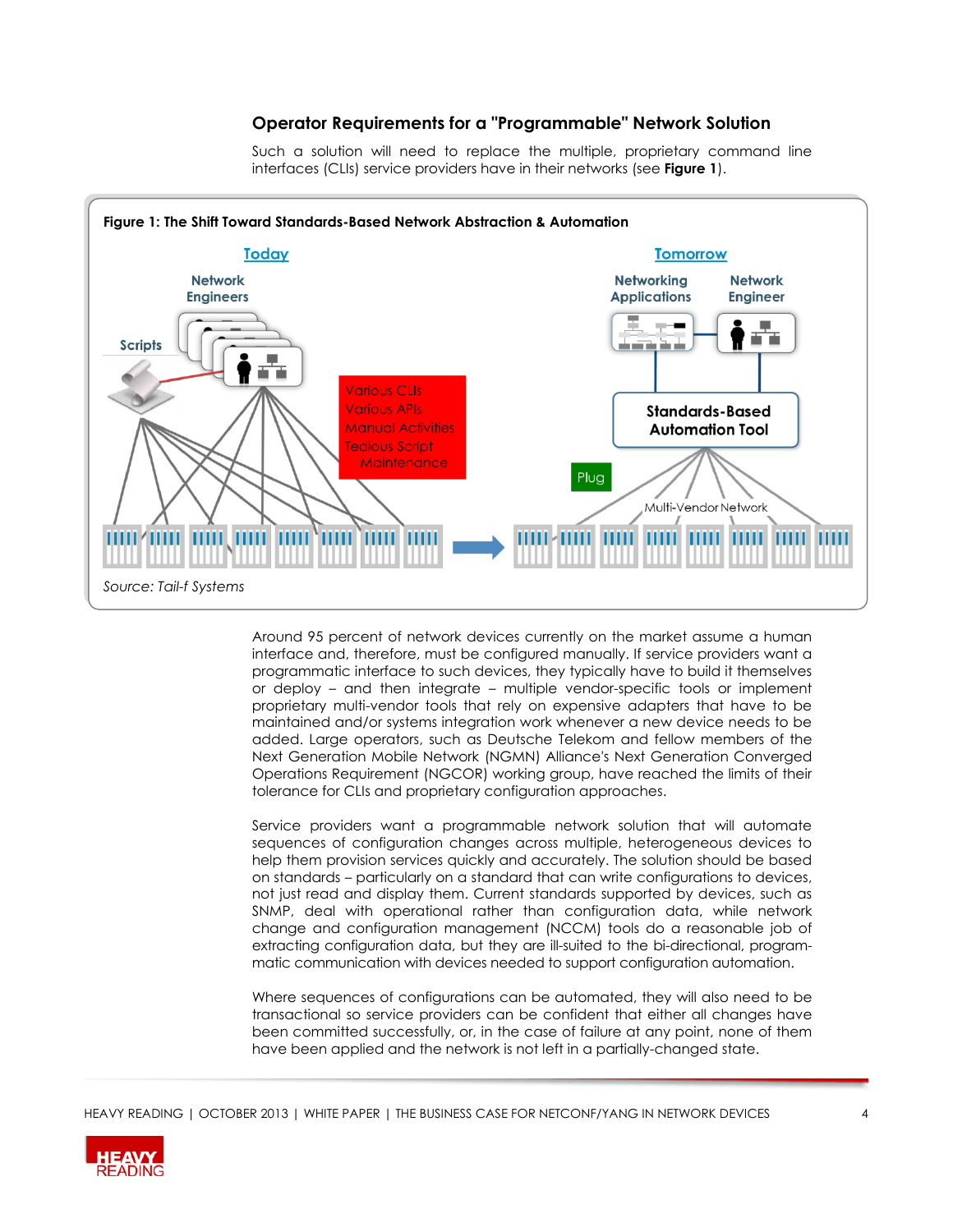Such a programmable network solution should be model-driven. Service providers are beginning to demand that network element behavior is modeled in a formal, standards-based way so that they can better understand how to modify it through configuration. They also want more continuity between formal device models and their higher-level service models, so that the latter can drive configuration programmatically into devices, without the expensive and time-consuming requirement for developers to write proprietary transformations between the two. Service providers are becoming more conscious of the benefits of formal data models written in a standard language because such models will be able to "plug and play" together, avoiding high integration costs and enabling service providers to bring both new equipment into the network and new services to the market faster.

Happily, a standard approach to network configuration that supports writing configurations to multiple vendor devices and transactionality across configuration sequences, and which provides a standard language for modeling both devices and services, does exist. The standard, developed by the IETF, is stable and has been implemented in network devices and NCCM tools. Momentum is growing for the adoption of the IETF's NETCONF protocol and YANG data modeling language, and *Heavy Reading* expects them to become widely known and used over the next few years because they resolve so many of the network configuration management and automation issues that plague service providers today.

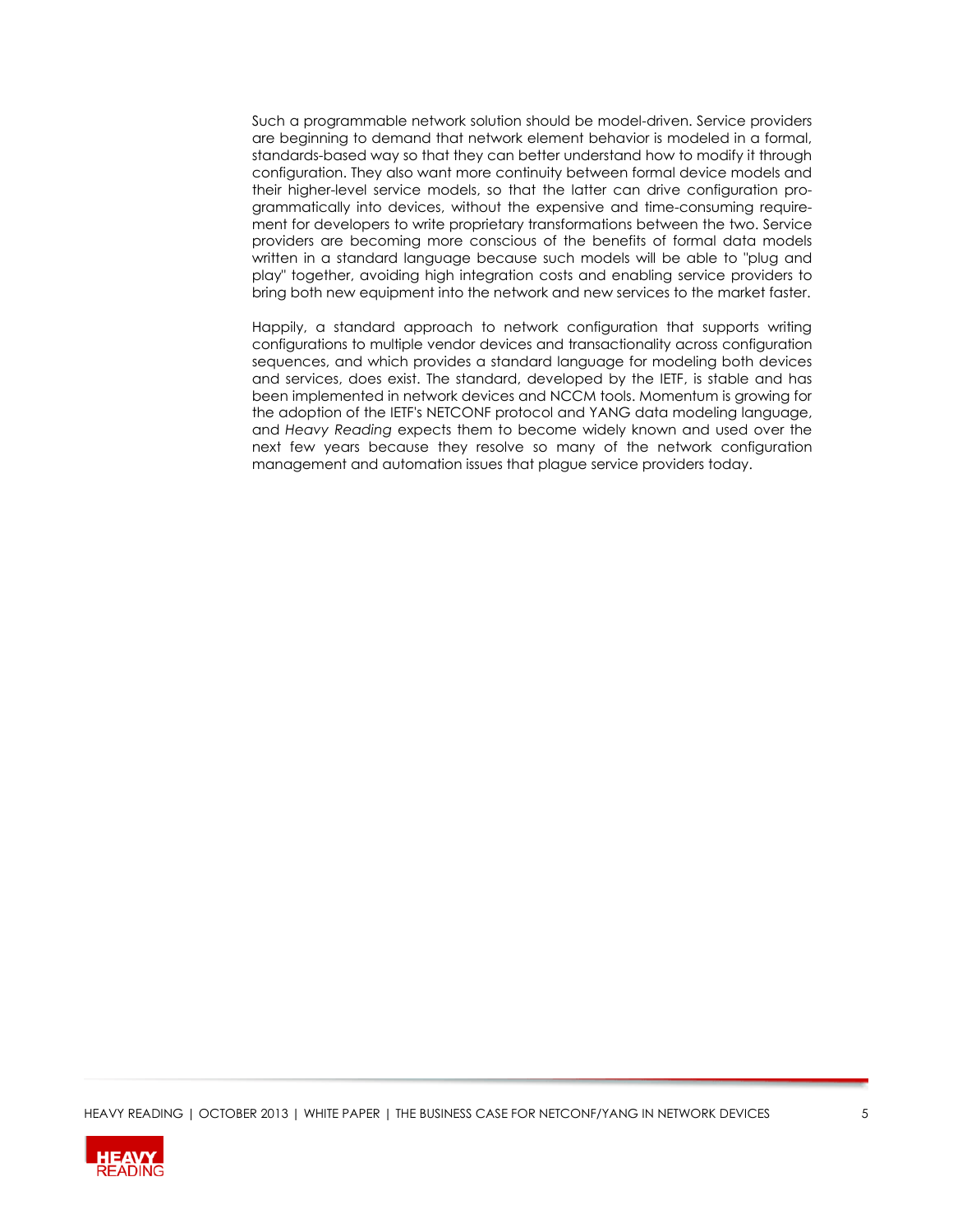# **Supporting the Programmable Network**

## **The History of NETCONF & YANG**

In 2003, the IETF started an effort to develop and standardize a network configuration management protocol, NETCONF. It was widely recognized that existing interfaces used for configuring network devices were unsatisfactory.

CLIs do have some good features, such as the ability to separate out a box's configuration data from its operational data and present this data in clear text. This means that the configuration can be clearly understood and "cut and pasted" to similar boxes, saving a certain amount of configuration time. But the downside of CLIs is that they are highly proprietary and they rely on a human to interpret

### **Sidebar: Operator Requirements for NETCONF**

The new protocol needed to satisfy the following requirements:

- Operator ease of use
- Separate collection of configuration data, operational state data and statistics from individual devices and the ability to correlate across devices
- Configuration of network and services, not individual devices, i.e., support for automated sequences of configuration changes
- Support for configuration transactions across multiple devices
- Ability to minimize the number of configuration changes with devices responsible for the order in which they apply configurations internally
- Support for backup and restoration of configurations
- Validation (consistency checking) of configurations, both within a single device over time and across a network
- Support for text processing tools such as diff and version management tools, such as RCS and CVS
- Support for standardized data models
- Support for multiple configurations within a device at the same time
- Role-based access control, including the ability to check access control lists (ACLs) across multiple devices, and supporting both data and task-oriented access control

their text-based specifications. They can't easily be programmed, so configuration can't be automated. And it is time-consuming for a network engineer familiar with one vendor's interface to learn the CLI for another vendor's device.

SNMP had also failed as a network configuration mechanism. Unlike CLIs, SNMP does not distinguish between the operational and configuration data stored within a device. An SNMP query can return as many as 500 variables, only a subset of which are configuration related, and SNMP does not define which variables belong in which subset. Nor does SNMP support clear text, so variables can't be cut and pasted between devices.

So the search was on for an alternative protocol that would be as ubiquitous and standardized as SNMP but that would provide a programmatic interface to network devices through which configurations could be safely written. The IETF drew on a rich and long-standing vein of expertise in network management, protocol development and data modeling languages from the vendor and service provider communities to develop NETCONF. Its standardization effort was guided by a stringent set of service provider requirements that drew on the best aspects of CLIs (see **Sidebar**).

The specification for NETCONF was published in 2006. It was clear that a common data modeling language would also be needed to express the structure and semantics of configuration information in a vendorneutral format. A NETCONF data modeling language – YANG – was proposed and is similarly an IETF standard.

## **Key Features of NETCONF**

NETCONF has three key features that make it superior to other network configuration management approaches: domain-specific knowledge; support for transactionality; and vendor device independence.

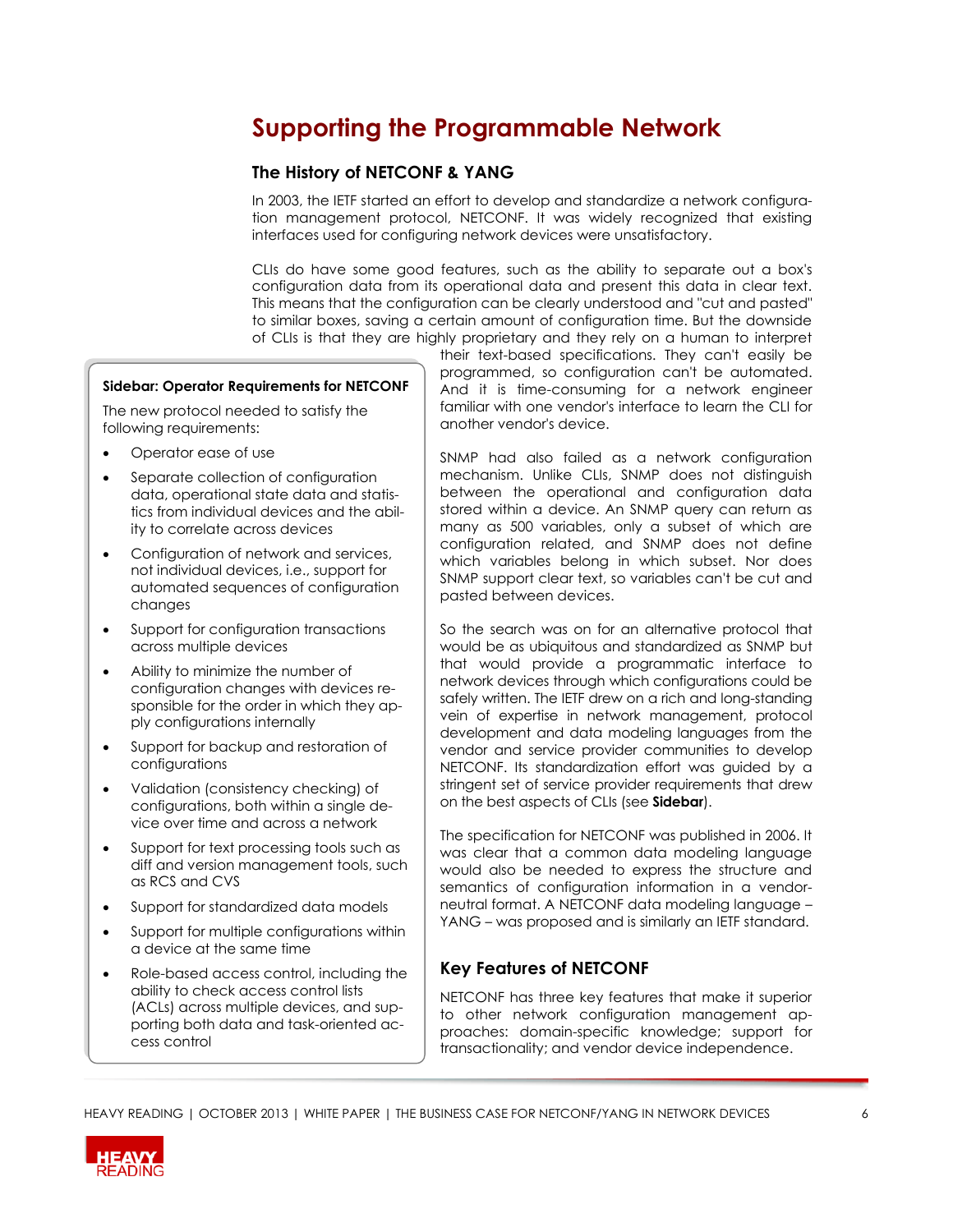#### *Domain-Specific Knowledge*

NETCONF was developed to support network configuration, so it has built-in functionality specific to this task. For example, NETCONF requires the implementation and standardized use of domain-specific operations, such as "get-config."

"Get-config" fulfills the basic service provider requirement for the extraction of configuration data separately from statistics, alarms and other operational data. The ability only to read and write config data is critically important not just for config manipulation and automation, but also for key activities such as configuration backup and restore.

NETCONF also supports other domain-specific operations that help make configuration management more efficient and that can similarly be programmed so they can take place without human intervention. In order to deal with large configurations, the protocol supports filtering mechanisms that allow only a subset of the configuration to be retrieved.

#### *Support for Transactionality*

It is critical that NETCONF support Atomicity, Consistency, Isolation, Durability (ACID) transactionality if configuration changes are to be automated. NETCONF supports changes to the live network, possibly involving several devices where configuration change may lead to transient connectivity problems. Therefore, either the entire transaction must succeed, or if it fails at any point, the whole transaction should be rolled back. Service providers also must be sure that only valid data is written to devices and that transactions are audited and backed up. Both of these requirements are satisfied by ACID transactionality.

NETCONF supports several different configuration change transaction models. The simplest model requires a running configuration data store in the device that describes the currently active configuration; all subsequent configuration changes are applied directly to the running configuration. There is an optional, distinct, startup model that assumes the existence of a special startup configuration data store that is loaded by the device as part of its initialization. A third, optional transaction model introduces a candidate configuration data store that can be used as a "scratchpad" to test device configurations before they are either committed to the running data store or deleted.

#### *Vendor Device Independence*

So that NETCONF can be used as a standard configuration protocol for any type of vendor device, the protocol leaves it up to individual vendors to determine how to apply configuration instructions, and in what order, within their devices.

Each vendor best understands the dependencies between configuration variables within their boxes. They currently expose these dependencies to the outside world through their CLI specifications and make service providers responsible for managing ordering logic within and across multiple pieces of network equipment. However, this is costly for service providers as they – and the NCCM tools vendors they use – must maintain hard-coded rules about the order in which to configure variables within many different types of network boxes. Given the complexity involved in following all the rules, it is also extremely difficult to automate configuration transactions in a multi-vendor environment. Service providers, therefore, can't reap the benefits of full network "programmability" and automation.

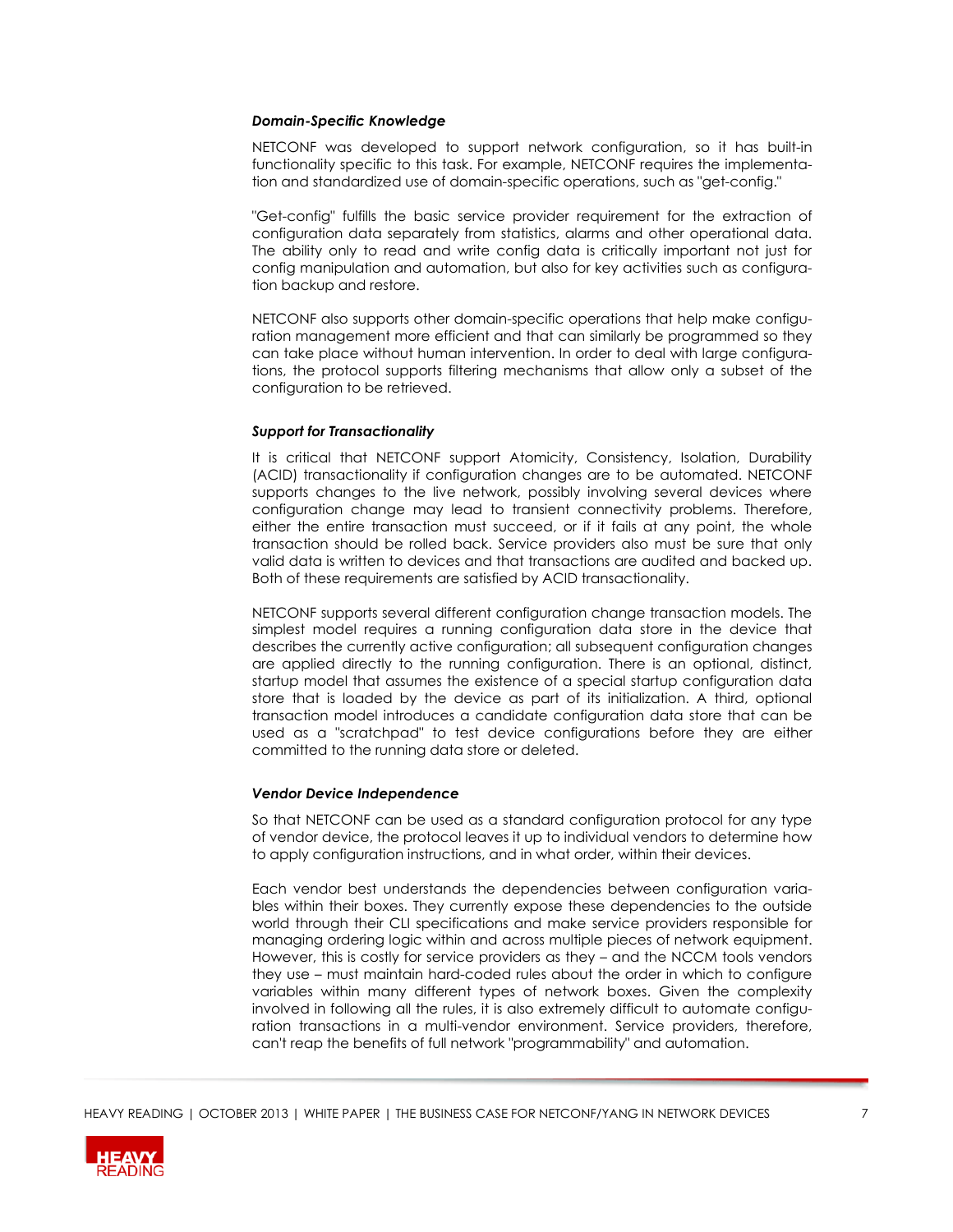When implementing NETCONF, network equipment vendors will face additional development costs as they support the handling of configuration change requests in any order. The trade-off, however, is the removal of a large total cost of ownership/opex headache for service providers and a guarantee that the vendors' devices will plug into service providers' network automation scenarios.

In the short term, a device manufacturer that can demonstrate lower opex and support for automation through the use of NETCONF will have a strong competitive advantage. In the longer term, as NETCONF is widely adopted across the industry, network equipment vendors will have to support it or risk not being able to sell their products at all.

#### *NETCONF vs. REST APIs*

It is worth noting that these three features differentiate NETCONF from general API mechanisms, such as REST. It is certainly possible to build a REST-based interface using NETCONF principles; however, a vendor would have to employ programmers with a deep knowledge of network management to build an API with NETCONF's richness and level of capability. Such an API would be vendor-proprietary at a time when service providers are increasingly demanding, and in some cases mandating, the use of standards.

The IETF is at a very early stage of mapping NETCONF to REST to facilitate its wider adoption in future.

### **Key Features of YANG**

The YANG data modeling language is also domain specific, designed for modeling the data needed for network management. YANG incorporates precise modeling syntax needed to configure pieces of network equipment. When creating a YANG data model, for example, architects are explicitly required to specify which are configuration items and which are operational items. YANG was designed so that its structure mirrors the way that configuration data is represented on real devices. YANG is not itself XML-based, but it does have an associated XML representation, YIN, to which it exactly maps.

Although some vendors have used their brightest and best people to create XMLbased data models for their equipment, the vast majority have informal models that must be "intuited" through their CLIs. YANG makes such models explicit, concrete and able to be programmed through NETCONF quickly and easily.

Vendors that use YANG data models in their equipment will help service providers drive configuration from formal, YANG-based service models. YANG is rich enough to model both devices and services. Many service providers have imprecise, abstract and *ad hoc* service models because the knowledge needed to interpret the models and apply them to network devices resides in humans: the network engineers that implement services.

In the low-cost, automated future service providers both want and need to achieve, formally-specified service models will drive device configuration. It is, therefore, extremely helpful if both service and device models "speak" the same language so that one can natively be translated into the other without an intervening data transformation step. A common modeling language also allows service providers to "plug and play" any devices with YANG data models into their service models.

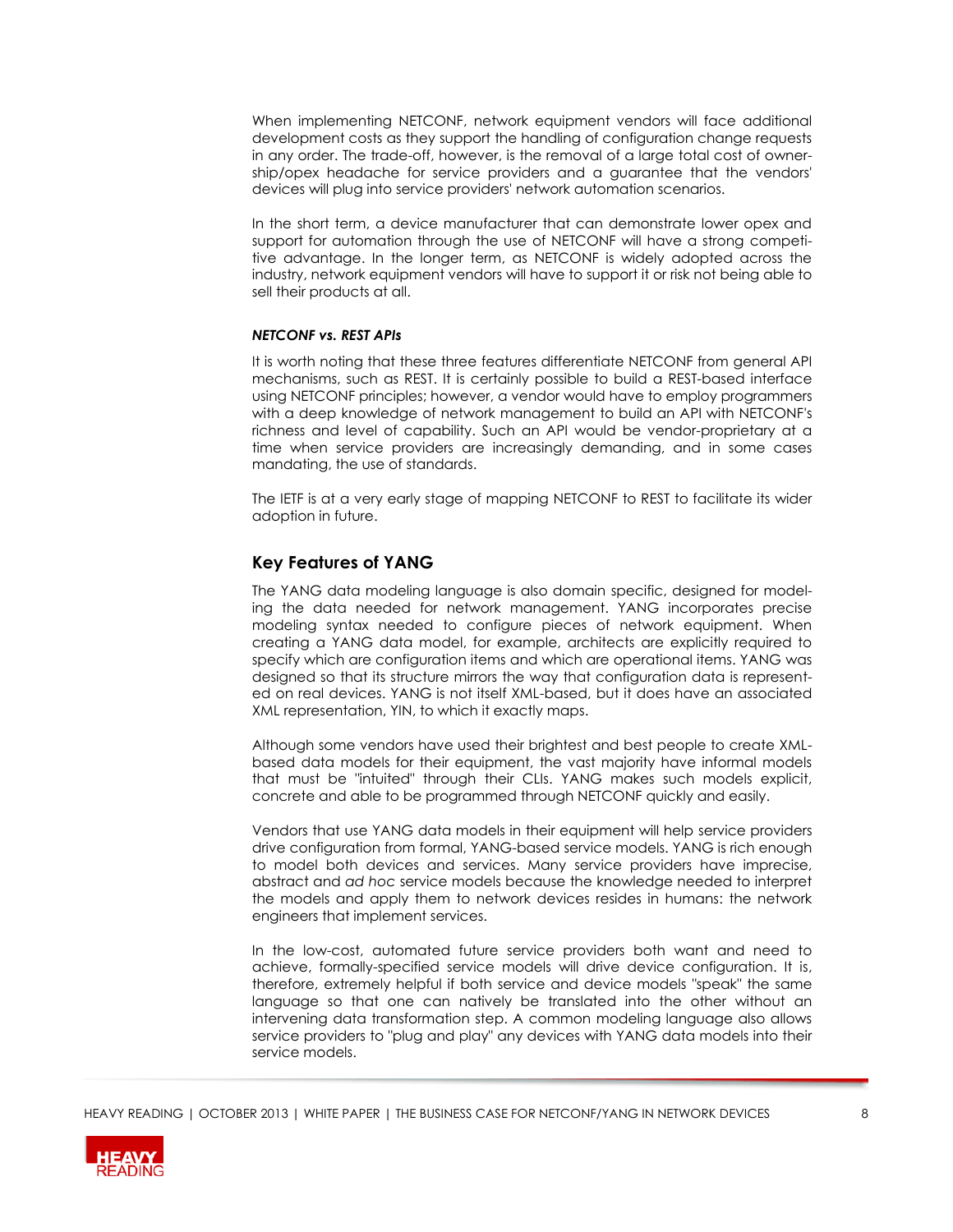Vendors will have to accept that in the coming standards-based world of automated network management, there is no longer any mileage in trying to lock service providers into their equipment through proprietary interfaces. Such a strategy will increasingly backfire, especially as growing numbers of service providers are making total cost of ownership, including operational and integration cost, a key criterion for hardware procurement.

### *Service & Device Models vs. Information Models*

There is currently market confusion over the hierarchy of models needed in the network management environment. Many vendors talk about product compliance with the TM Forum's SID information framework. The SID is a very useful, highlevel model of the business and operational system landscape within a service provider organization that has transformed the way the industry thinks and talks about telecom management in the past decade. The SID helps humans conceptualize and model the information flows between systems in support of business and operational processes, but it does not help to program or automate them.

Transforming SID concepts into actions – for example, configuration actions on the network – requires programmers to build low-level models, drivers and interfaces capable of talking to devices. There is a large gap between the semantics of a high-level information model represented in UML diagrams, like the SID, and the semantics needed to talk, concretely, to devices. So even if a vendor is "SIDcompliant" at a low level where its product hits the network, it always has to carry out a large amount of proprietary integration work.

As a formal service modeling language that can interpret SID constructs in a standardized way, YANG bridges this semantic gap. It is a key enabler for the TM Forum's early objectives, which were to create a more standardized, automated management environment for service providers, and it helps to remove the large costs that are associated with creating and maintaining proprietary integration with the network.

## **What's Next for NETCONF & YANG**

For NETCONF and YANG to fulfill their potential as standards for the "programmable" network, vendors must create and publish YANG models of their own devices. This would be a huge step forward for the industry. Since standards can be interpreted and implemented in proprietary, or even incorrect ways, there is also an urgent requirement for NETCONF/YANG validation tools that prove that such models truly are standards-compliant and complete. Vendors supporting NETCONF/YANG can increase confidence in their models by participating in interoperability tests with one another.

The IETF is currently working on standardized ways of modeling fundamental device attributes, such as their interfaces. Service providers are likely to require that their vendors comply with such standard models in the future. The fact that OpenFlow devices use NETCONF as a configuration protocol will also put pressure on legacy equipment vendors to join the growing NETCONF/ YANG ecosystem.

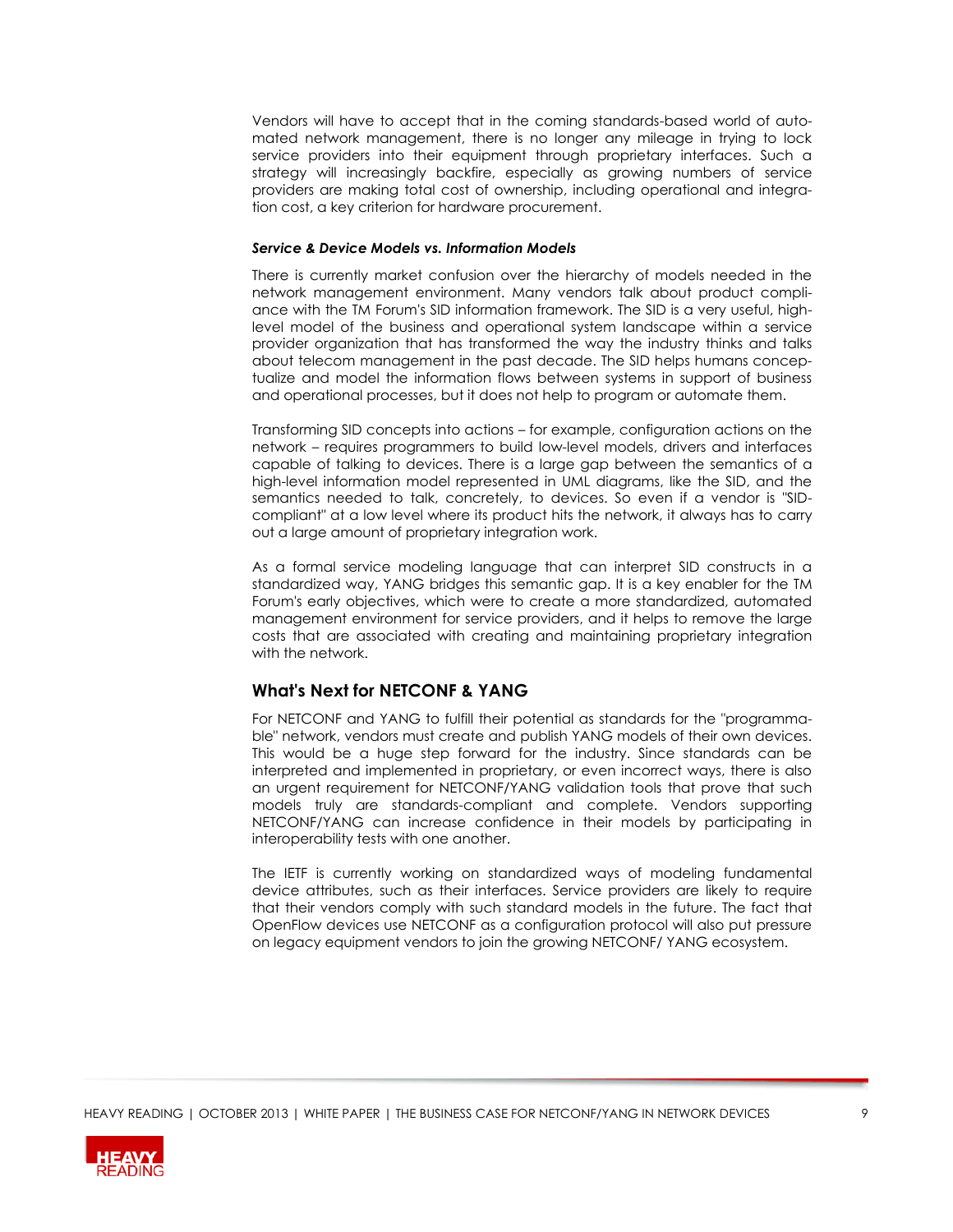## **Building an Ecosystem Around NETCONF/YANG**

### **Implications of NETCONF & YANG for Network Device Vendors**

If service providers are to reap the benefits of the programmable network, their equipment vendors will need to support NETCONF and YANG in their systems, replacing CLIs, proprietary APIs, SNMP Management Information Bases or any other configuration approach they may use for writing configurations. SNMP will continue to be useful for other purposes, such as read-only monitoring, so it will still have an important role to play in its own right or bridged over NETCONF/YANG.

Large equipment vendors, including Juniper, Cisco and Ericsson, have historically led the market here and are already incorporating NETCONF and YANG in their devices. These companies see compelling reasons for adopting the IETF standards:

- **The need to stay in business.** Unless service providers remain profitable, network equipment providers will suffer. Although many equipment vendors make money out of their equipment's proprietary interfaces, element management systems and tools, this gravy train is about to run off the rails, and a powerful lobby – NGMN's NGCOR working group – wants to give it a final push. The move to a network configuration management standard is long overdue and inevitable as service providers move into an era of dynamic, self-provisioning network services.
- **The ability to participate in market-leading RFPs.** The market is watching Deutsche Telekom closely as an early adopter here, and momentum will quickly build for NETCONF and YANG as other service providers see hard evidence for their success. In the past six months, *Heavy Reading* has seen rising interest in the IETF standards from network equipment vendors anxious not to be shut out of future network procurement contracts.
- **Short-term differentiation**. Long term, *Heavy Reading* expects NETCONF to become as ubiquitous a protocol for network configuration as SNMP is for network monitoring. The ability to provide a YANG model of network function/virtual network function behavior that can plug and play with whatever (YANG-based) network provisioning system a service provider has in place will be table stakes in any deal. In the short term, equipment providers that want to give their equipment a competitive edge would be wise to have NETCONF and YANG in their roadmaps, or better still, to demonstrate an early implementation.
- **Reduced internal development costs.** Having a formal device model and standard configuration protocol doesn't just benefit service providers – it can also significantly reduce development and maintenance costs for network equipment vendors, especially those with multiple lines and generations of equipment.
- **Readiness for NFV.** Automation and standardization are key tenets of NFV. Although there is as yet no consensus over the way in which virtual network functions will be modeled and configured in NFV, NETCONF and YANG support the standardization and high-scale automation needed in a cloud environment, and a formal, abstracted model of a network function can easily be reused when that function is virtualized. It is likely that service providers that have invested in NETCONF/YANG support in their physical networks will want continuity as they adopt NFV. Equipment providers that implement these standards today will, therefore, future-proof themselves as the migration to NFV gathers pace.

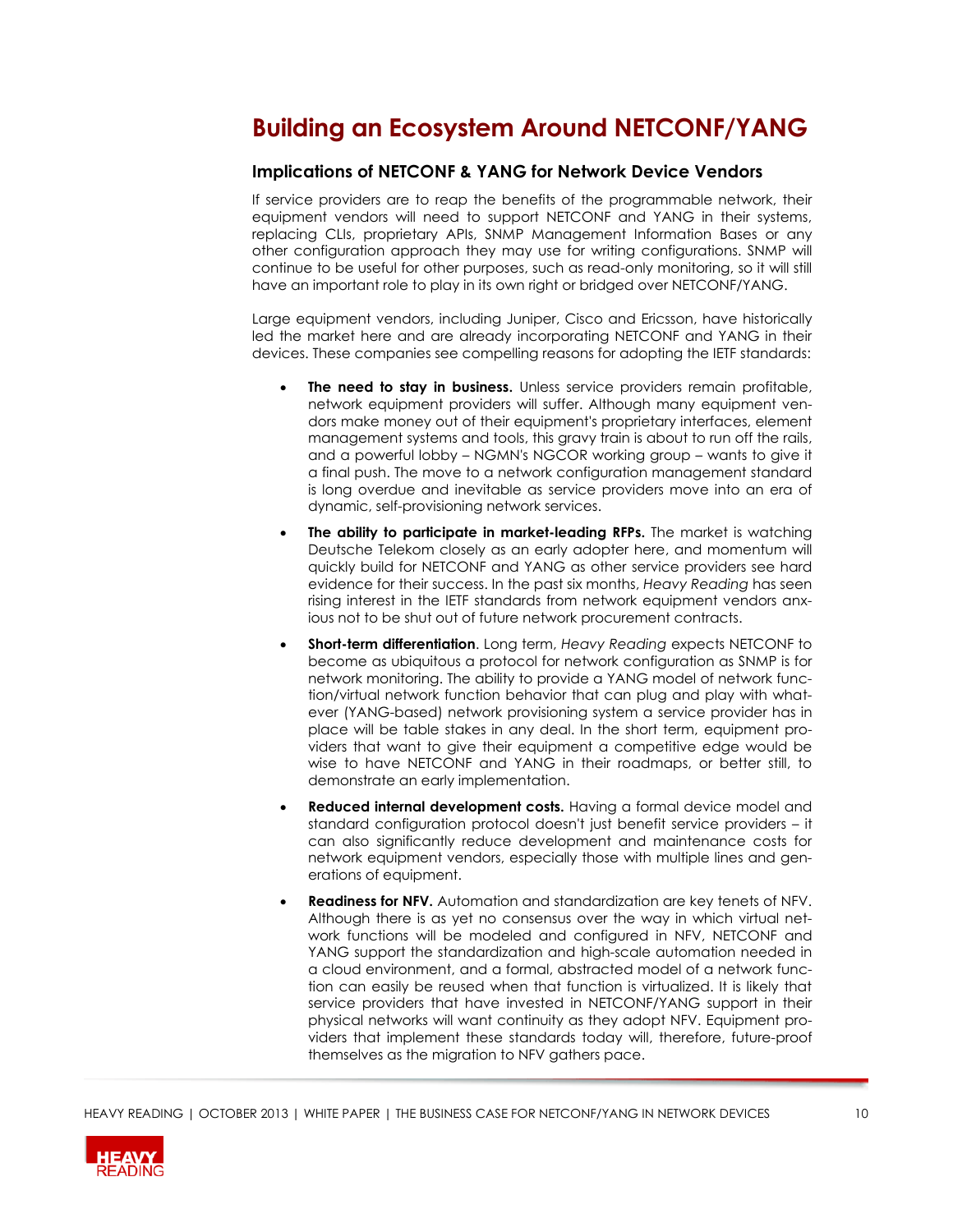### **Service Providers Start to Drive the Ecosystem**

But the largest pressure for standards adoption by the entire ecosystem of network device vendors must come from service providers themselves. A powerful lobby of service providers is emerging, spearheaded by Deutsche Telekom (DT).

DT is at the forefront of service providers mandating the IETF's NETCONF protocol and associated YANG data modeling language, which are cornerstones of DT's next-generation TeraStream network architecture. Device manufacturers that don't support NETCONF/YANG will not be allowed to participate in DT RFPs, per the company's TeraStream Device Management Interface Requirements:

"A common, standard configuration management protocol with a common data modeling language is needed in order to support the level of automation required by TeraStream. NETCONF and YANG are suitable because they are self-contained, in the sense that no additional offline knowledge about the syntax and transport of configuration exchange is needed. A CLI falls short since there is no formal data model and no formal vendor-neutral syntax. SNMP (Simple Network Management Protocol) falls short because it requires the application to have knowledge about in which order things can be created or modified."

Where DT leads, *Heavy Reading* expects others to follow. DT has considerable market influence as leader of the NGCOR working group, which is now officially liaising with ETSI NFV ISG. It is worth noting that NGMN now has 22 service provider members and intends to be a powerful lobby for industry standardization where other bodies have failed.

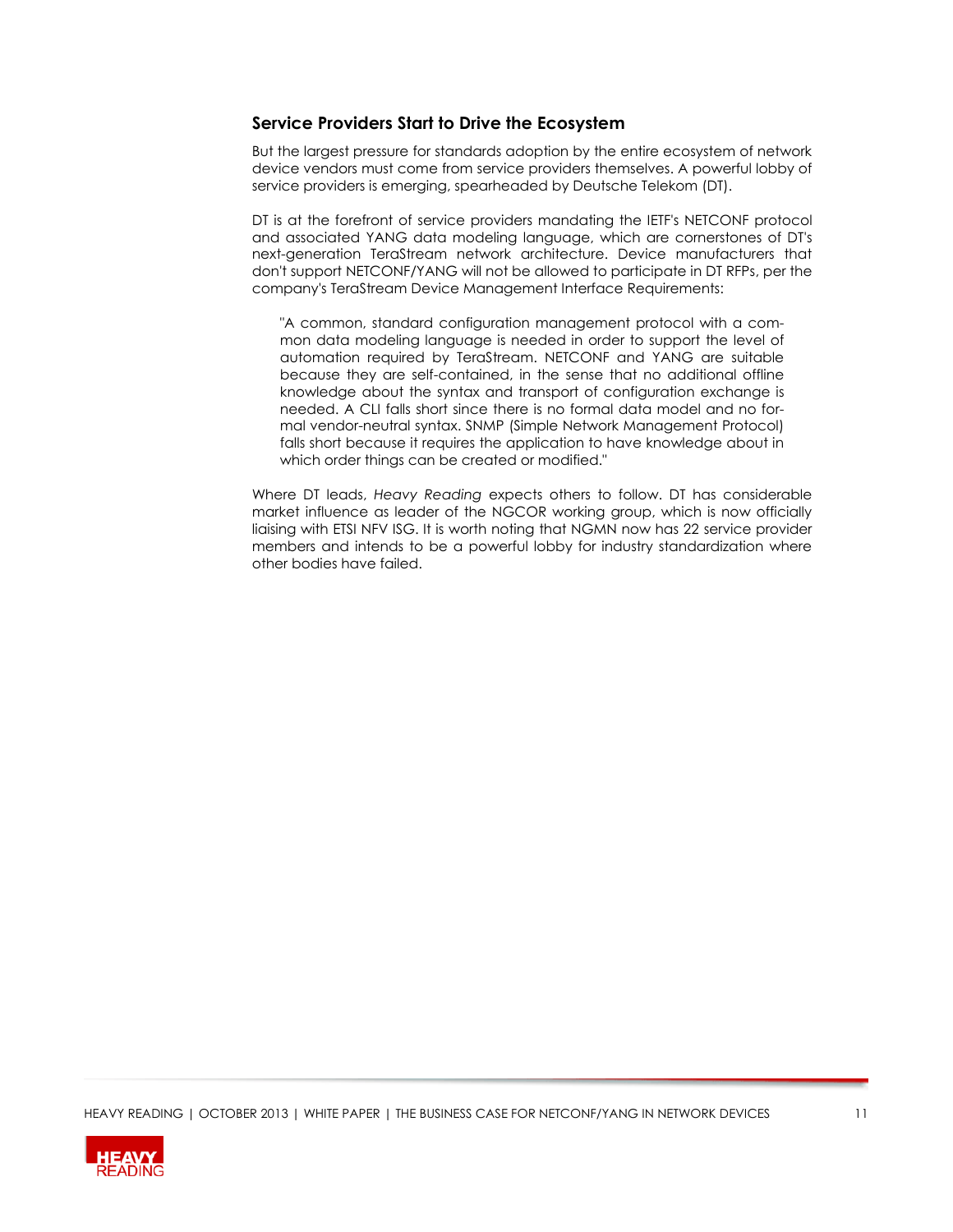# **Conclusion**

Service providers urgently need to address configuration management as one of the last and unautomated frontiers of network management. Operational costs are rising, and service providers are also struggling to deploy new services in the network in a timely manner. SDN and NFV are promising technologies that may provide solutions in the future, but service providers need a means of abstracting and automating their existing physical networks and making them more "programmable" today.

NETCONF is a stable standard for writing network configurations, with outstanding features for automating sequences of configurations and driving out the costs associated with manual manipulation of devices. These features include domainspecific knowledge, support for transactionality and vendor device independence. NETCONF is also future-proof: It is the configuration protocol used by OpenFlow devices, so it will continue to be relevant to SDNs as these are rolled out, and it supports the standardization and high scale automation needed in an NFV environment.

NETCONF's associated data modeling language, YANG, provides vendors with a formal and precise way of modeling physical and/or virtual device functionality and provides service providers with a means of formally expressing their services, which can be directly mapped onto devices without the need for human intervention. This enables a programmatic approach to configuring all the devices associated with a service, which can considerably shorten the time to provision.

Together, NETCONF and YANG provide a superior solution to other approaches that attempt to read and write configuration data using existing protocols, such as SNMP or REST APIs.

These IETF standards can help to transform the speed and cost of network configuration. Momentum is building for their use: They are already being adopted by leading network equipment vendors and beginning to be mandated by the world's largest service providers. *Heavy Reading* expects them to become widely known and used over the next few years because they resolve so many of the network configuration management and automation issues that plague service providers today.

Today, network equipment vendors can use their implementation of NETCONF and YANG as a point of competitive differentiation, but over time, service providers are unlikely to buy a device without them, just as they expect support for SNMP as table stakes today. Of course, implementations of NETCONF must be standardscompliant and correct, and vendors must demonstrate this through interop tests or through the use of validation tools. Equipment vendors that do so will put themselves in a stronger position to win business as growing numbers of service providers become aware of NETCONF/YANG's potential.